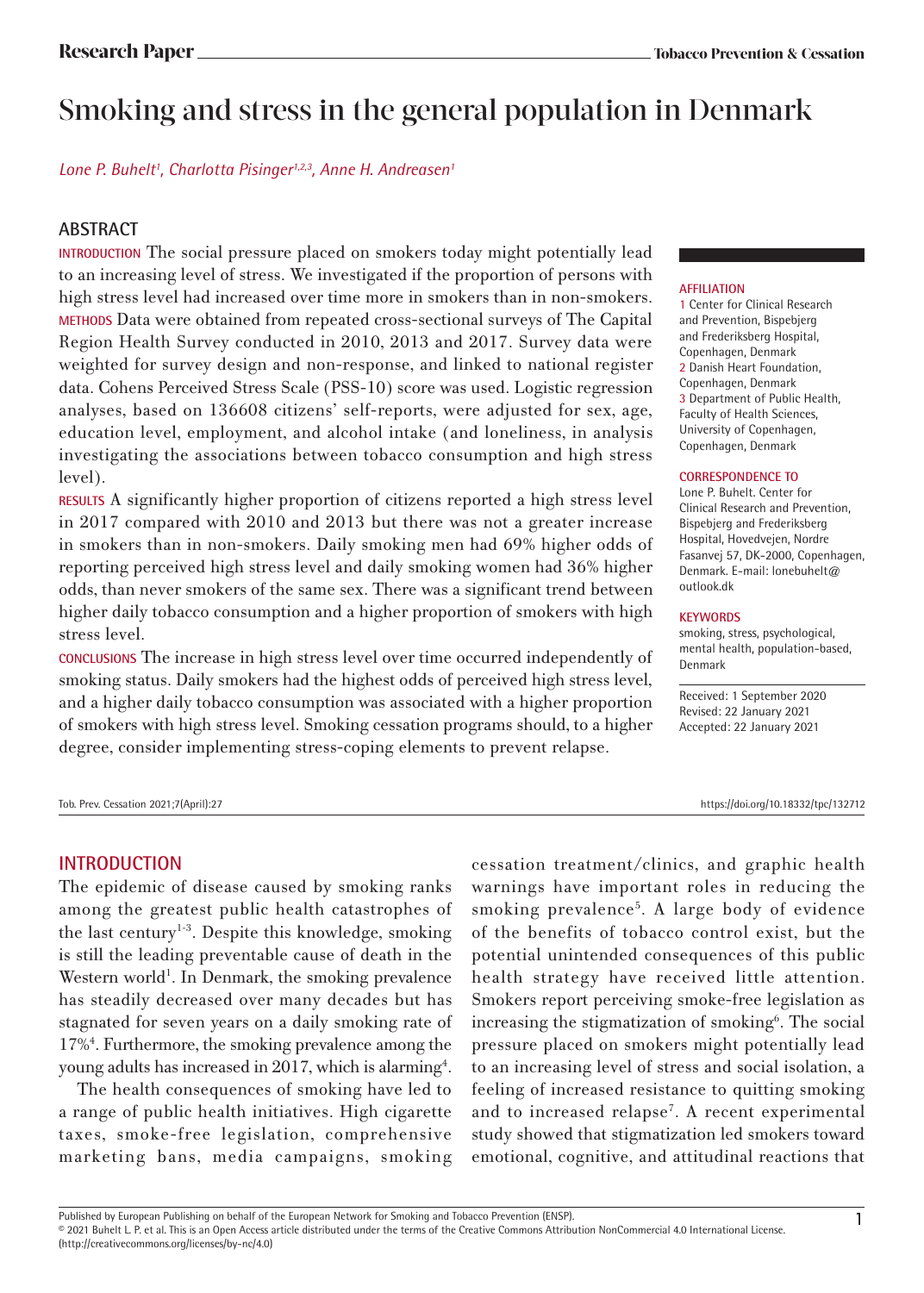might make them less likely to quit smoking<sup>8</sup>.

Smokers in the general population have been found to have higher stress hormone levels than nonsmokers<sup>9</sup>. Prospective studies have shown that a high stress level is associated with nearly double the odds of failure to quit smoking<sup>10</sup> and experimental studies have shown that following a stressful event, smokers experienced increased tobacco craving, smoked more intensely and were less able to resist smoking<sup>11</sup>.

Large repeated cross-sectional surveys in the Capital Region of Denmark give us a unique opportunity to investigate the association between smoking and stress, at population level. To our knowledge, no previous studies have investigated the temporal changes in stress in smokers and nonsmokers, at population level.

We hypothesized that, if tobacco control policies have increased the stigmatization of smokers, we would see a greater increase in stress in smokers than in non-smokers.

The aim was to investigate if Danish smokers in the general population reported high stress levels more frequently than non-smokers, if there has been an increase during the period 2010–2017 in citizens' perceived high stress, and if the proportion of persons with high stress levels has increased more in smokers than in non-smokers. Finally, we wanted to describe the association between tobacco consumption and high stress level in daily smokers.

# **METHODS**

The Capital Region, consisting of 29 municipalities, is the largest region of Denmark, with approximately 1.5 million inhabitants aged ≥16 years. Data were obtained (on paper or online) from repeated crosssectional surveys of The Capital Region Health Survey conducted in 2010, 2013 and 2017. Random samples of all citizens were drawn from the Civil Registration System using computer-generated random numbers. Due to differences in population size among municipalities, one municipality increased the sample size to 4500 individuals, and Copenhagen Municipality was divided into ten areas, which were treated as individual municipalities in the sampling process. Each municipality drew a random sample of at least 2450 individuals  $(≥16 \text{ years})$ . In 2017, the sample was increased to 4900 in four municipalities. Two to four reminders were sent.

The first survey, conducted in 2010, included a total sample of 95150 invited individuals. The final sample consisted of 49806 individuals (52.3% response rate). The second survey, conducted in 2013, included a total sample of 95150 invited individuals. The final sample consisted of 41356 individuals (43.5% response rate). The third survey, conducted in 2017, comprised a sample of 104950 invited individuals. The final sample consisted of 55185 individuals (52.6% response rate).

All citizens in Denmark are given a unique and permanent personal identification number at birth or on immigration, which allowed us to link data to national register data at the individual level.

The project was approved by the Danish Data Protection Agency. Approval from the Danish Health Research Ethics Committee System was not required according to Danish law. Written informed consent for publication of data was obtained.

### **Variables**

#### *Stress (self-reported)*

Cohens Perceived Stress Scale (PSS-10) score was used<sup>12</sup>. PSS-10 consists of 10 items regarding predictability, controllability and life-overload, as perceived by the respondents during the past four weeks (range: 0–40). The higher the score, the greater the feeling of psychological stress. The scale has been validated and the Danish consensus version of the PSS-10 has good psychometric properties<sup>13</sup>. The PSS-10 was dichotomized into high stress level (PSS-10 ≥18) corresponding to the 20% with the highest score among respondents in 2010 and medium/low stress level (PSS-10 <18).

# *Smoking status (self-reported)*

Smoking status was classified as: daily smoker, occasional smoker ('yes, minimum once a week' or 'yes, less often than every week'), ex-smoker, and never smoker.

#### *Tobacco consumption (self-reported)*

Tobacco consumption was classified as: one cigarette/ gram of pipe tobacco  $= 1$  g, one cheroot  $= 3$  g, and one cigar  $= 5$  g of tobacco.

# *Alcohol consumption (self-reported)*

This was ascertained by the following questions: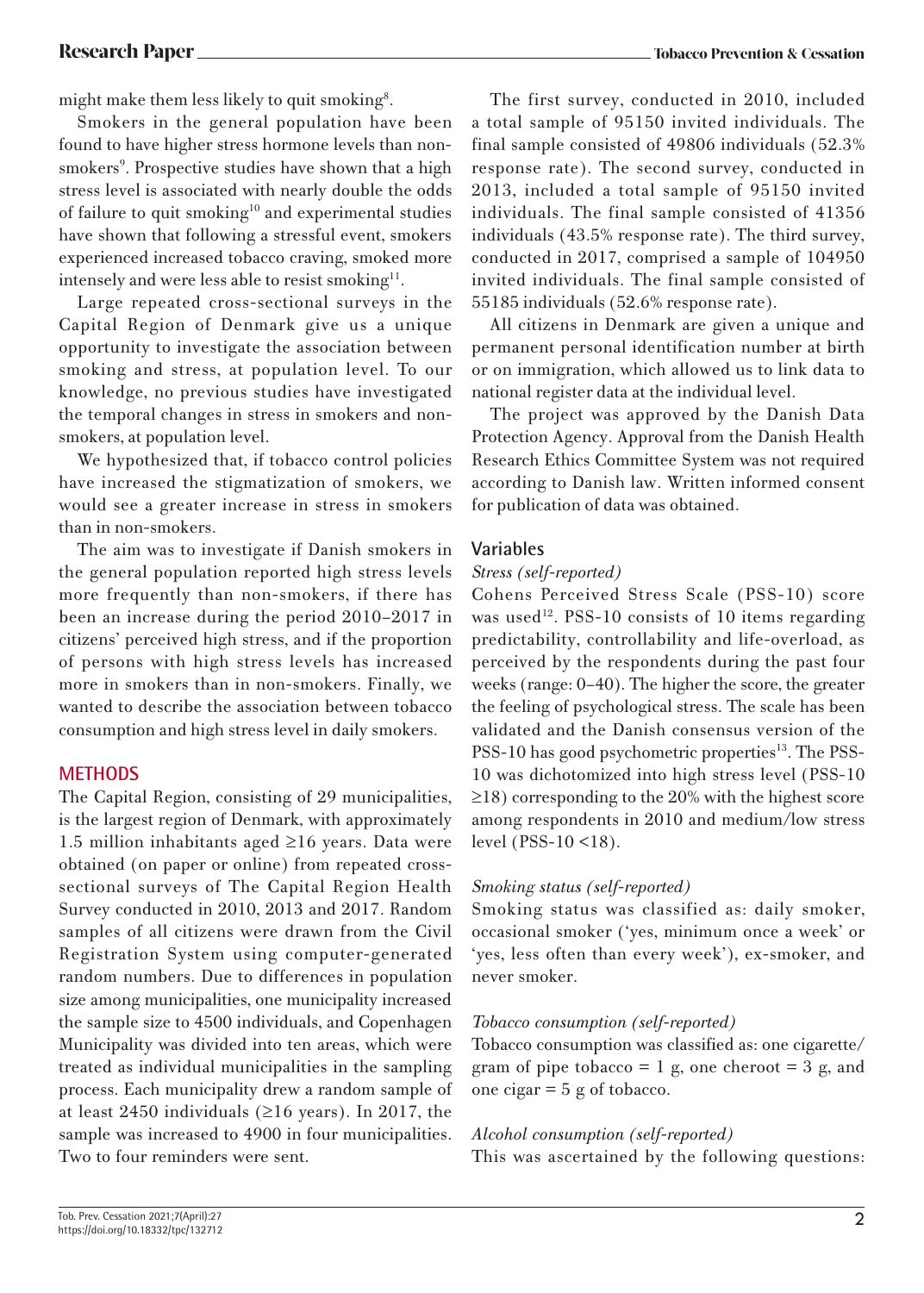#### **Research Paper Tobacco Prevention & Cessation**

'Have you been drinking alcohol the last 12 months?' and 'How much alcohol have you typically been drinking every day during the week?'. The respondents were dichotomized into 'as recommended' (0–14 units per week for women and 0–21 units per week for men) and 'above recommendation', based on the recommendations of the Danish Health Authorities.

# *Loneliness (self-reported)*

A Danish version of the Three-Item Loneliness Scale<sup>14</sup> was used based on the following questions: 'How often do you feel that you lack companionship?'; 'How often do you feel left out?'; and 'How often do you feel isolated from others?'. Response was evaluated on a 3-point Likert scale (hardly ever=1, sometimes=2, often=3). Higher scores indicate greater degrees of loneliness. Subsequently, the respondents were dichotomized into 'being lonely' (total score=7–9) or 'not lonely' (total score <7). The scale is based on the UCLA Loneliness Scale<sup>15</sup>, the gold standard measure in loneliness research.

### *Sociodemographic characteristics*

Age, gender, educational level, cohabitation status and employment status were obtained from national registers at Statistics Denmark. Education and employment were used as indicators of socioeconomic position. The educational level was categorized into four groups based on the individuals' highest level of completed education: 'Basic/student' (primary or secondary school only/under education); 'Low education' (up to two years of vocational training, e.g. carpenter, hairdresser); 'Medium education' (two to four years of education e.g. teacher, nurse); and 'High education' (four years or more of academic education, e.g. doctor, psychologist).

Employment data were obtained from the Income Statistics Register. Employment status was categorized as: 'Employed/under education'; 'Unemployed' (unemployed, long-term ill, on disability pension); or 'Retired'.

#### *Cohabitation status*

 This was dichotomized into 'Yes' (live with partner) and 'No' (live alone). Persons aged 16–24 years living with their parent(s) were registered with their parent(s) cohabitation status.

All analyses were weighted for survey design and non-response (higher among men, persons who were younger, had a lower income, were living alone, were unemployed, or/and were of an ethnicity other than Danish). The survey weights were computed by Statistics Denmark based on registry information about sex, age, municipality of residence, highest completed education level, income, civil status and hospitalization, for all individuals invited to the survey.

Descriptive results are shown as number of respondents and weighted percentage. Logistic regression analyses were used to investigate whether there were changes from 2010 to 2017 in selfreported high stress level, adjusting for sex, age, education level, employment and alcohol intake, and whether these changes differed with sex and across smoking status.

Logistic regression was used to investigate the associations between smoking status and high stress level using data from 2017, since information about loneliness was only available in 2017. The analyses were adjusted first for sex and age and then further adjusted for education level, employment, alcohol consumption, and loneliness.

Nine categories for tobacco consumption (1–5, 6–10, 11–15, 16–20, 21–25, 26–30, 31–35, 36–40,  $\geq$ 40 g) were created among daily smokers in 2017. The percentage of persons with high stress level was calculated within each of these categories. A linear regression was used to estimate the linear trend between tobacco consumption and high stress level. Statistical analyses were performed using SAS statistical software (version 9.4, SAS Institute Inc., Cary, NC, US).

#### **RESULTS**

The total number of respondents was 146347. Of these, 136608 reported both smoking status and PSS-10 and were included in this study. Characteristics of the population are given in Table 1, where approximately half of the respondents were aged 35– 64 years, there were slightly more women, and four in ten had a medium or high education. Three in four were employed and six in ten lived with a partner. In 2010, the median perceived stress score (PSS-10) was 11.4 (IQR: 7.0–16.3) and 22.1% reported a high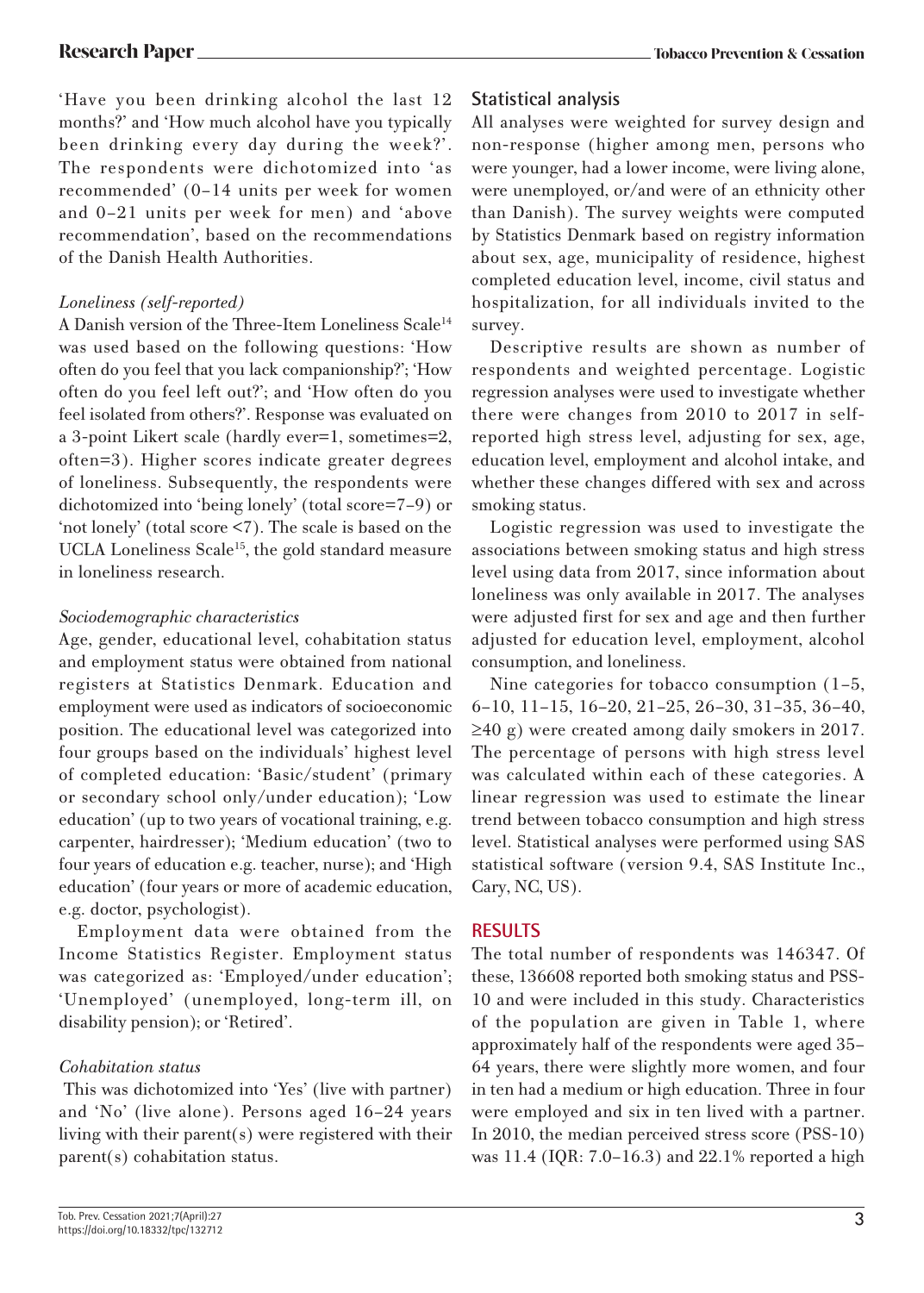stress level. In 2013, the median score was 10.5 (IQR: 5.9–15.8) and 20.6% reported a high stress level. In 2017, the median score was 11.5 (IQR: 6.5–17.1) and 25.5% reported a high stress level, and 16% were daily smokers (1% point lower than the national smoking rate). Daily smoking had decreased while occasional

smoking increased over the seven years.

In adjusted analyses, we investigated the temporal changes in citizens' reporting of perceived high stress level. We found a significant increase over time (OR=1.25; 95% CI: 1.20–1.30) for 2017 compared to 2010 (p<0.0001). The increase did not differ

Table 1. Characteristics of the study population in Capital Region of Denmark in 2010, 2013 and 2017. Only persons with information on smoking and stress are included

| Characteristics                    |       | $2010\,$<br>$2013\,$ |       |        | $2017\,$ |        |
|------------------------------------|-------|----------------------|-------|--------|----------|--------|
|                                    | $n^*$ | $\%**$               | $n^*$ | $\%**$ | $n^*$    | $\%**$ |
| Sex                                |       |                      |       |        |          |        |
| Female                             | 25909 | 51.3                 | 21228 | 51.4   | 28679    | 51.2   |
| Male                               | 20391 | 48.7                 | 16671 | 48.6   | 23730    | 48.8   |
| Age (years)                        |       |                      |       |        |          |        |
| $16 - 34$                          | 10767 | 31.8                 | 8204  | 32.4   | 11801    | 33.2   |
| $35 - 64$                          | 25601 | 50.7                 | 19538 | 49.1   | 26731    | 47.2   |
| $\geq 65$                          | 9932  | 17.5                 | 10157 | 18.6   | 13877    | 19.6   |
| <b>Education level</b>             |       |                      |       |        |          |        |
| Basic/student                      | 13836 | 35.0                 | 10545 | 33.9   | 14295    | 34.0   |
| Low                                | 14239 | 28.2                 | 11221 | 26.4   | 15343    | 25.0   |
| Medium                             | 11313 | 23.4                 | 9814  | 24.5   | 13650    | 24.3   |
| High                               | 6059  | 13.4                 | 5695  | 15.3   | 8377     | 16.7   |
| Employment                         |       |                      |       |        |          |        |
| Employed/under education           | 32431 | 73.0                 | 25310 | 72.4   | 35815    | 72.7   |
| Unemployed                         | 2632  | 7.8                  | 2107  | 8.0    | 3081     | 8.4    |
| Retired                            | 10235 | 19.2                 | 9842  | 19.6   | 12088    | 18.8   |
| Cohabitation (age $\geq$ 25 years) |       |                      |       |        |          |        |
| Live with a partner                | 29415 | 62.8                 | 24328 | 60.8   | 32568    | 60.7   |
| Live alone                         | 12011 | 37.2                 | 9643  | 39.2   | 14556    | 39.3   |
| <b>Smoking status</b>              |       |                      |       |        |          |        |
| Daily smoker                       | 8389  | 19.7                 | 5229  | 15.5   | 7376     | 16.0   |
| Occasional smoker                  | 2175  | 5.7                  | 1759  | 6.1    | 2962     | 7.3    |
| Ex-smoker                          | 14810 | 28.9                 | 12772 | 29.4   | 17452    | 29.0   |
| Never smoker                       | 20926 | 45.7                 | 18139 | 49.0   | 24619    | 47.6   |
| Perceived stress (PSS-10)          |       |                      |       |        |          |        |
| Low/medium stress                  | 37200 | 77.9                 | 31074 | 79.4   | 40625    | 74.5   |
| High stress                        | 9100  | 22.1                 | 6825  | 20.6   | 11784    | 25.5   |
| Alcohol consumption                |       |                      |       |        |          |        |
| As recommended                     | 39308 | 87.1                 | 32948 | 90.2   | 46469    | 91.6   |
| Above recommendation               | 5690  | 12.9                 | 3640  | 9.8    | 4284     | 8.4    |
| Loneliness                         |       |                      |       |        |          |        |
| Not lonely                         |       |                      |       |        | 48676    | 91.8   |
| Lonely                             |       |                      |       |        | 3215     | 8.25   |

\* Number of respondents with information on smoking and stress score. \*\* Weighted for design and non-response.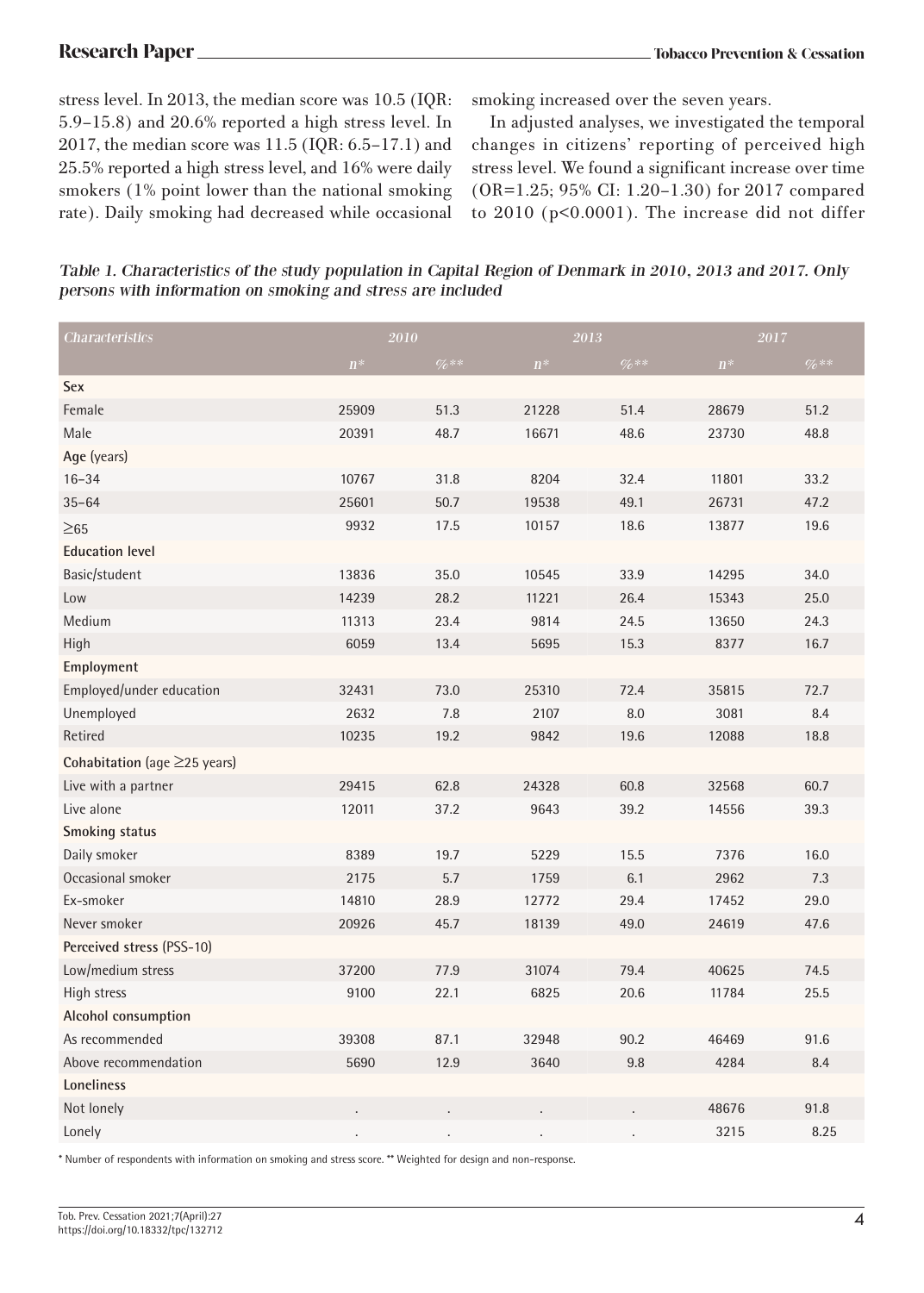between men and women (p=0.680) and there was no significant difference in temporal development between the four smoking status groups (p=0.055).

In logistic regression models, we investigated the association between smoking status and perceived high stress level. Analyses showed a significant interaction between smoking and sex (p<0.0001 adjusted for age, p=0.0005 fully adjusted) and results are therefore shown by sex (Table 2). We found a significant association between smoking status and perceived high stress level, except that there was no significant difference between exsmoking and never smoking women. Adjusted odds ratio for daily smoking men was 2.16 (95% CI: 1.93–2.41) compared to never smoking men. Similar results but less pronounced were seen among women. Also, for both sexes, we found that never smokers had the lowest probability of reporting perceived high stress level, followed by ex-smokers and occasional smokers. Daily smokers had the highest probability. In the fully adjusted models, odds ratios decreased, especially for daily smokers. Daily smoking men had 69% higher odds of reporting perceived high stress level and daily smoking women had 36% higher odds, than never

Table 2. Smokers' and non-smokers' probability of having a high stress level, by sex, 2017

| <i>Characteristics</i> | <b>High stress level</b><br>$(N=52409)$<br><i>(adjusted for age,</i><br>sex) |               | <b>High stress level</b><br>$(N=48508)$<br>$(fully \ adjusted*)$ |               |  |
|------------------------|------------------------------------------------------------------------------|---------------|------------------------------------------------------------------|---------------|--|
|                        | <b>OR</b>                                                                    | $95\%$ CI     | <b>OR</b>                                                        | 95% CI        |  |
| Men                    |                                                                              |               |                                                                  |               |  |
| Never smokers          | 1                                                                            |               | 1                                                                |               |  |
| Ex-smokers             | 1.43                                                                         | $1.29 - 1.57$ | 1.34                                                             | $1.21 - 1.49$ |  |
| Occasional smokers     | 1.37                                                                         | $1.17 - 1.61$ | 1.38                                                             | $1.15 - 1.64$ |  |
| Daily smokers          | 2.16                                                                         | $1.93 - 2.41$ | 1.69                                                             | $1.50 - 1.91$ |  |
| Women                  |                                                                              |               |                                                                  |               |  |
| Never smokers          | 1                                                                            |               | 1                                                                |               |  |
| Ex-smokers             | 1.06                                                                         | $0.99 - 1.14$ | 1.03                                                             | $0.95 - 1.12$ |  |
| Occasional smokers     | 1.34                                                                         | $1.17 - 1.55$ | 1.29                                                             | $1.10 - 1.51$ |  |
| Daily smokers          | 1.78                                                                         | $1.62 - 1.96$ | 1.36                                                             | $1.22 - 1.51$ |  |

\*Adjusted for sex, age, education level, employment, alcohol, and loneliness.

smokers of same sex.

Finally, we investigated daily smokers' tobacco consumption and perceived stress level (Figure 1), based on 7376 observations. We found that when

Figure 1. The association between tobacco consumption and perceived high stress level in 7376 daily smoking citizens in the Capital Region of Denmark in 2017

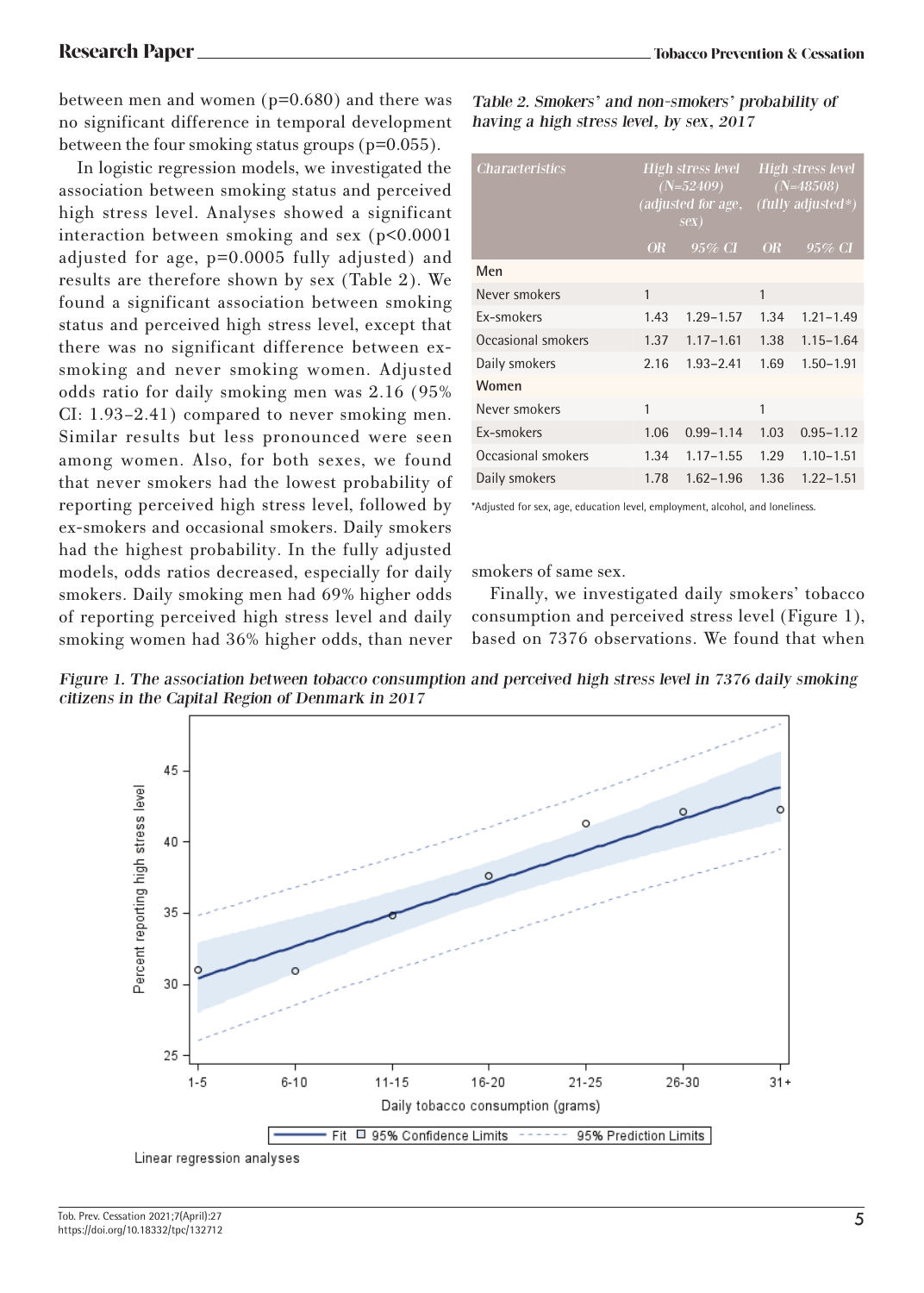tobacco consumption increased, a higher proportion of persons reported a perceived high stress level. Test for trend was significant (p=0.0004). In all, 40.3% of men and 44.6% of women with a tobacco consumption of 21–26 cigarettes/g tobacco per day had a perceived high stress level.

# **DISCUSSION**

In repeated cross-sectional population-based surveys in the Capital Region of Denmark, we found a significantly increased proportion of citizens with perceived high stress level in 2017 compared with 2010 and 2013. There was no difference in increase in perceived high stress level between smokers and nonsmokers. In analyses adjusted for sociodemographic factors, alcohol intake and loneliness, daily smokers had the highest odds of perceived high stress level, followed by occasional smokers and ex-smokers. Never smokers had the lowest odds of perceived high stress level. Furthermore, we found that higher daily tobacco consumption was associated with a higher proportion of citizens with high stress level.

Smoke-free legislation, anti-smoking campaigns and social denormalization of tobacco use are successful tools to combat the devastating health effects of smoking but the social pressure placed on smokers might have negative side-effects. As smokers report that they have perceived the smokefree legislation to have increased the stigmatization of smoking16, we hypothesized that smokers might have become more stressed over time than nonsmokers. This could not be confirmed. To our knowledge, this is the first study to have investigated the temporal changes in stress in smokers and nonsmokers, at population level.

The association between smoking and stress is complex. The question about causality remains, but studies indicate that there is a bidirectional association.

Prospective studies indicate that stress in childhood/adolescents is a causal risk factor of smoking initiation. A large cohort study followed children for 16 years and found that girls with high stress at age three had over two times higher odds than girls with low stress to start smoking early16. Another large cohort study showed that low stress resilience in late adolescence increased the risk of smoking in adulthood<sup>17</sup>. A populationbased cross-sectional study, measuring stress with the same tool as our study, found that a one-unit increase in perceived stress was associated with in a significant 5% increased odds of smoking18. Also, those with high stress levels, such as citizens with post-traumatic-stress-disorder (PTSD) have very high smoking rates $19$  and stress seems to increase smoking desire, in established smokers. Smokers report that stress relief is one of the main reasons for smoking20. Experimental human studies have shown that cigarette craving was increased after stress exposure<sup>21,22</sup> and was related to the magnitude of cortisol stress response<sup>21</sup>. Animal studies confirm that stress during abstinence periods induces selfadministration of nicotine intake<sup>23</sup>. There is a strong socioeconomic gradient in smoking in many countries, and chronic financial stress has been found to partly explain the socioeconomic gradient in smoking $24$ .

Evidence also indicates that perceived stress is a barrier for smoking cessation. Persons with high level of stress (PTSD) have lower odds of quitting25 and in prospective studies of smokers enrolled in a smoking cessation program, stress predicted  $relapse<sup>26</sup>$ .

On the other hand, nicotine abstinences are stressful and nicotine exposure seems to increase stress levels and exacerbate mood disturbances by inducing changes in neural pathways and neurotransmitter systems that are implicated in mood regulation<sup>27</sup>. A recent review found evidence for smoking being associated with subsequent depression and anxiety and vice versa<sup>28</sup>.

Finally, studies have studied stress levels after smoking cessation. In our study, we found that exsmokers had much lower odds of perceived high stress levels than daily smokers, but not as low as never smokers. Previous studies confirm that smoking cessation is associated with decreased, not increased stress<sup>29,30</sup>, even in highly dependent smokers who reported that smoking helped them cope with stress<sup>29</sup>. A systematic review, based on 23 studies, concluded that smoking cessation was associated with a decrease in stress levels and an increase in positive mood compared to continuing smoking<sup>30</sup>. Noteworthy, a study has shown that those who tried to quit smoking but failed had higher odds of stress than those who did not try to quit<sup>31</sup>.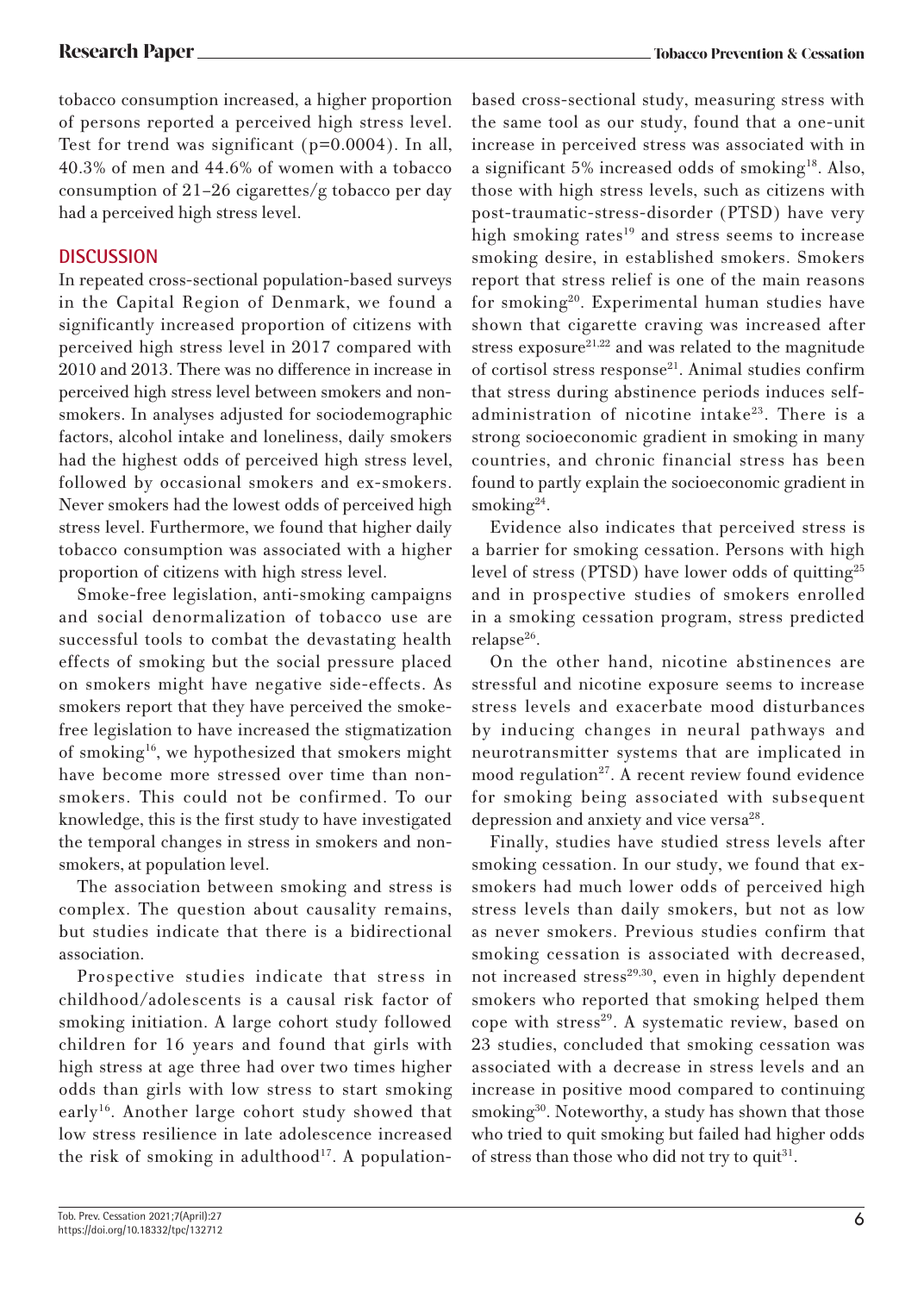In our study, we found a dose-response association between smoking intensity and perceived high stress level, which confirms previous findings. A large cross-sectional study showed that increasing levels of perceived stress were significantly associated with heavy smoking among daily smokers<sup>18</sup>, and a large cohort study found that higher work stress level was associated with greater smoking intensity among  $smokes^{32}$ .

# **Strengths and limitations**

The large randomly selected population-based sample, a broad age span, together with use of a weighting procedure ensured a high degree of national generalizability. Measurement of stress was done by use of a validated widely used scale and we adjusted for several potential confounders such as education level, loneliness, and alcohol use.

The study has limitations. First, the most important weakness is the cross-sectional study design, which implies that no conclusions on causality between smoking and stress can be drawn. Second, the chosen stress-scale does not necessarily cover all aspects of stress. A study indicated scalability problems in the current Danish version of PSS- $10^{33}$ . Also, the PSS-10 questionnaire relies on the respondent's retrospective memory in the last four weeks, imposing a risk of recall bias. Dichotomizing a variable has weaknesses; e.g. a person who just missed the cut-off point of being among the 20% of persons with the highest stress level is classified as not-stressed. Further, data on smoking, alcohol, loneliness and stress are self-reported, so there is risk of information bias. Selection bias cannot be ruled out even though the population weights were included to compensate for non-response.

Smoke-free legislation was implemented in Denmark already in 2007 and since then there has only been a small tightening of the smoke-free environment Act and of other tobacco control Acts. However, many municipalities, workplaces and schools have voluntarily implemented much stronger smoking bans. Further, because of the stagnation of the smoking prevalence in Denmark there has been an increasing public and political focus on smoking, its negative health effects and the need for a stronger tobacco control. We believe, that there has been significantly increased social pressure on smokers from 2010 to 2017.

# **CONCLUSIONS**

In two cross-sectional large population-based studies we found that the proportion of citizens with perceived high stress level had increased over time, but there was no difference in increase between smokers and non-smokers. Daily smokers had the highest odds of perceived high stress level, even when we adjusted for confounders, and a higher daily tobacco consumption was associated with a higher proportion of citizens with perceived high stress level.

Smoke-free legislation, anti-smoking campaigns and social denormalization of tobacco have proven successful in reducing smoking in the population and are important elements of tobacco control. Even though our study did not find that the increase in stress was steeper in smokers than in non-smokers, indicating that the tobacco control strategies have not stressed smokers, we found a worryingly high proportion of daily smokers with perceived high stress level. As a high stress level seems to increase the resistance to quitting and the risk of relapse during a smoking cessation attempt, smoking cessation programs should, to a higher degree, consider implementing stress-coping elements to prevent relapse, especially in heavy smokers. Mindfulness has shown to be a promising intervention to reduce stress and improve cessation outcomes, among smokers with low socioeconomic status $34$ .

# **REFERENCES**

- 1. Drope J, Schluger N, Cahn Z, et al. The Tobacco Atlas. Atlanta, GA: American Cancer Society, Vital Strategies; 2018. https://tobaccoatlas.org/wp-content/ uploads/2018/03/TobaccoAtlas\_6thEdition\_LoRes\_ Rev0318.pdf. Accessed January 22, 2021.
- 2. U.S. Department of Health and Human Services. How Tobacco Smoke Causes Disease: The Biology and Behavioral Basis for Smoking-Attributable Disease: A Report of the Surgeon General. Atlanta, GA: U.S. Department of Health and Human Services, Centers for Disease Control and Prevention, National Center for Chronic Disease Prevention and Health Promotion, Office on Smoking and Health; 2010. https://www.ncbi.nlm.nih. gov/books/NBK53017/pdf/Bookshelf\_NBK53017.pdf. Accessed January 22, 2021.
- 3. U.S. Department of Health and Human Services. The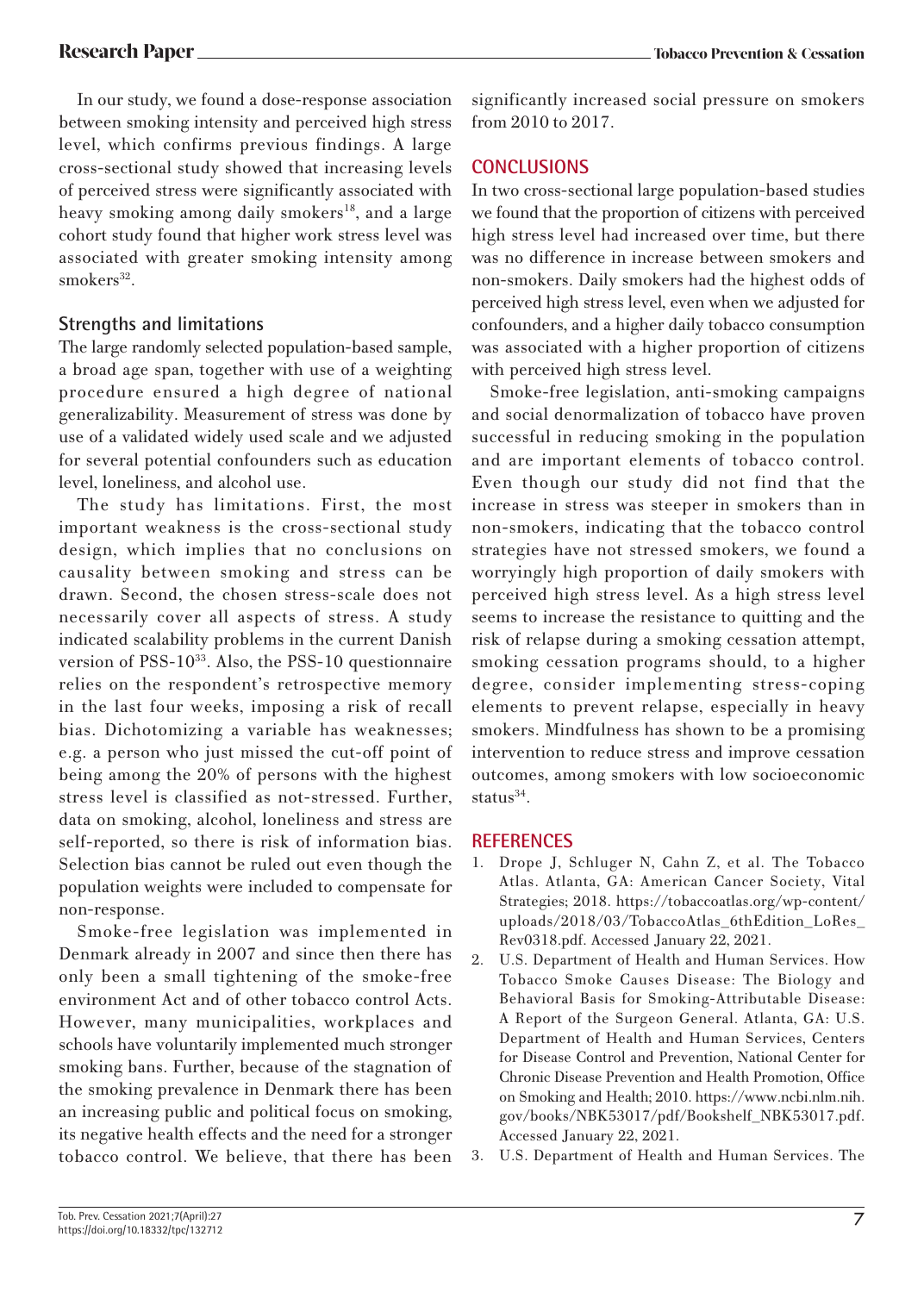Health Consequences of Smoking: 50 Years of Progress. A Report of the Surgeon General. Atlanta, GA: U.S. Department of Health and Human Services, Centers for Disease Control and Prevention, National Center for Chronic Disease Prevention and Health Promotion, Office on Smoking and Health; 2014. https://www.ncbi.nlm.nih. gov/books/NBK179276/pdf/Bookshelf\_NBK179276. pdf. Accessed January 22, 2021.

- 4. Jensen HAR, Davidsen M, Ekholm Ο, Christensen ΑΙ. Danskernes Sundhed: Den Nationale Sundhedsprofil 2017 [in Danish]. Copenhagen, Denmark: Danish Health Authority; 2018. https://www.sst.dk/da/ udgivelser/2018/danskernes-sundhed-den-nationalesundhedsprofil-2017. Accessed April 4, 2021.
- 5. Levy DT, Tam J, Kuo C, Fong GT, Chaloupka F. The Impact of Implementing Tobacco Control Policies: The 2017 Tobacco Control Policy Scorecard. J Public Health Manag Pract. 2018;24(5):448-457. doi:10.1097/PHH.0000000000000780
- 6. Ritchie D, Amos A, Martin C. 'But it just has that sort of feel about it, a leper'--stigma, smoke-free legislation and public health. Nicotine Tob Res. 2010;12(6):622-629. doi:10.1093/ntr/ntq058
- 7. Evans-Polce RJ, Castaldelli-Maia JM, Schomerus G, Evans-Lacko SE. The downside of tobacco control? Smoking and self-stigma: A systematic review. Soc Sci Med. 2015;145:26-34. doi:10.1016/j.socscimed.2015.09.026
- 8. Helweg-Larsen M, Sorgen LJ, Pisinger C. Does it help smokers if we stigmatize them? A test of the stigmainduced identity threat model among U.S. and Danish smokers. Soc Cogn. 2019;37(3):294-313. doi:10.1521/ soco.2019.37.3.294
- 9. Wosu AC, Gelaye B, Valdimarsdóttir U, et al. Hair cortisol in relation to sociodemographic and lifestyle characteristics in a multiethnic US sample. Ann Epidemiol. 2015;25(2):90- 95.e2. doi:10.1016/j.annepidem.2014.11.022
- 10. Slopen N, Kontos EZ, Ryff CD, Ayanian JZ, Albert MA, Williams DR. Psychosocial stress and cigarette smoking persistence, cessation, and relapse over 9-10 years: a prospective study of middle-aged adults in the United States. Cancer Causes Control. 2013;24(10):1849-1863. doi:10.1007/s10552-013-0262-5
- 11. McKee SA, Sinha R, Weinberger AH, et al. Stress decreases the ability to resist smoking and potentiates smoking intensity and reward. J Psychopharmacol. 2011;25(4):490-502. doi:10.1177/0269881110376694
- 12. Cohen S, Kamarck T, Mermelstein R. A global measure of perceived stress. J Health Soc Behav. 1983;24(4):385- 396. doi:10.2307/2136404
- 13. Eskildsen A, Dalgaard VL, Nielsen KJ, et al. Crosscultural adaptation and validation of the Danish consensus version of the 10-item Perceived Stress Scale. Scand J Work Environ Health. 2015;41(5):486-490. doi:10.5271/sjweh.3510
- 14. Hughes ME, Waite LJ, Hawkley LC, Cacioppo JT. A

Short Scale for Measuring Loneliness in Large Surveys: Results From Two Population-Based Studies. Res Aging. 2004;26(6):655-672. doi:10.1177/0164027504268574

- 15. Russell DW. UCLA Loneliness Scale (Version 3): reliability, validity, and factor structure. J Pers Assess. 1996;66(1):20-40. doi:10.1207/s15327752jpa6601\_2
- 16. Iakunchykova OP, Andreeva TI, Nordstrom DL, et al. The impact of early life stress on risk of tobacco smoking initiation by adolescents. Addict Behav. 2015;50:222-228. doi:10.1016/j.addbeh.2015.06.014
- 17. Kennedy B, Chen R, Fang F, et al. Low stress resilience in late adolescence and risk of smoking, high alcohol consumption and drug use later in life. J Epidemiol Community Health. 2019;73(6):496-501. doi:10.1136/jech-2018-211815
- 18. Stubbs B, Veronese N, Vancampfort D, et al. Perceived stress and smoking across 41 countries: A global perspective across Europe, Africa, Asia and the Americas. Sci Rep. 2017;7(1):7597. doi:10.1038/s41598-017-07579-w
- 19. Kearns NT, Carl E, Stein AT, et al. Posttraumatic stress disorder and cigarette smoking: A systematic review. Depress Anxiety. 2018;35(11):1056-1072. doi:10.1002/da.22828
- 20. Fidler JA, West R. Self-perceived smoking motives and their correlates in a general population sample. Nicotine Tob Res. 2009;11(10):1182-1188. doi:10.1093/ntr/ntp120
- 21. Buchmann AF, Laucht M, Schmid B, Wiedemann K, Mann K, Zimmermann US. Cigarette craving increases after a psychosocial stress test and is related to cortisol stress response but not to dependence scores in daily smokers. J Psychopharmacol. 2010;24(2):247-255. doi:10.1177/0269881108095716
- 22. Perkins KA, Grobe JE. Increased desire to smoke during acute stress. Br J Addict. 1992;87(7):1037-1040. doi:10.1111/j.1360-0443.1992.tb03121.x
- 23. Yu G, Chen H, Sharp BM. Amplified reacquisition of nicotine self-administration in rats by repeated stress during abstinence. Psychopharmacology (Berl). 2014;231(16):3189-3195. doi:10.1007/s00213-014-3501-x
- 24. Parnia A, Siddiqi A. Socioeconomic disparities in smoking are partially explained by chronic financial stress: marginal structural model of older US adults. J Epidemiol Community Health. 2020;74(3):248-254. doi:10.1136/jech-2019-213357
- 25. Welch AE, Jasek JP, Caramanica K, Chiles MC, Johns M. Cigarette smoking and 9/11-related posttraumatic stress disorder among World Trade Center Health Registry enrollees, 2003-12. Prev Med. 2015;73:94-99. doi:10.1016/j.ypmed.2015.01.023
- 26. Cambron C, Haslam AK, Baucom BRW, et al. Momentary precipitants connecting stress and smoking lapse during a quit attempt. Health Psychol. 2019;38(12):1049-1058. doi:10.1037/hea0000797
- 27. Jackson KJ, Muldoon PP, De Biasi M, Damaj MI. New mechanisms and perspectives in nicotine withdrawal. Neuropharmacology. 2015;96(Pt B):223-234.